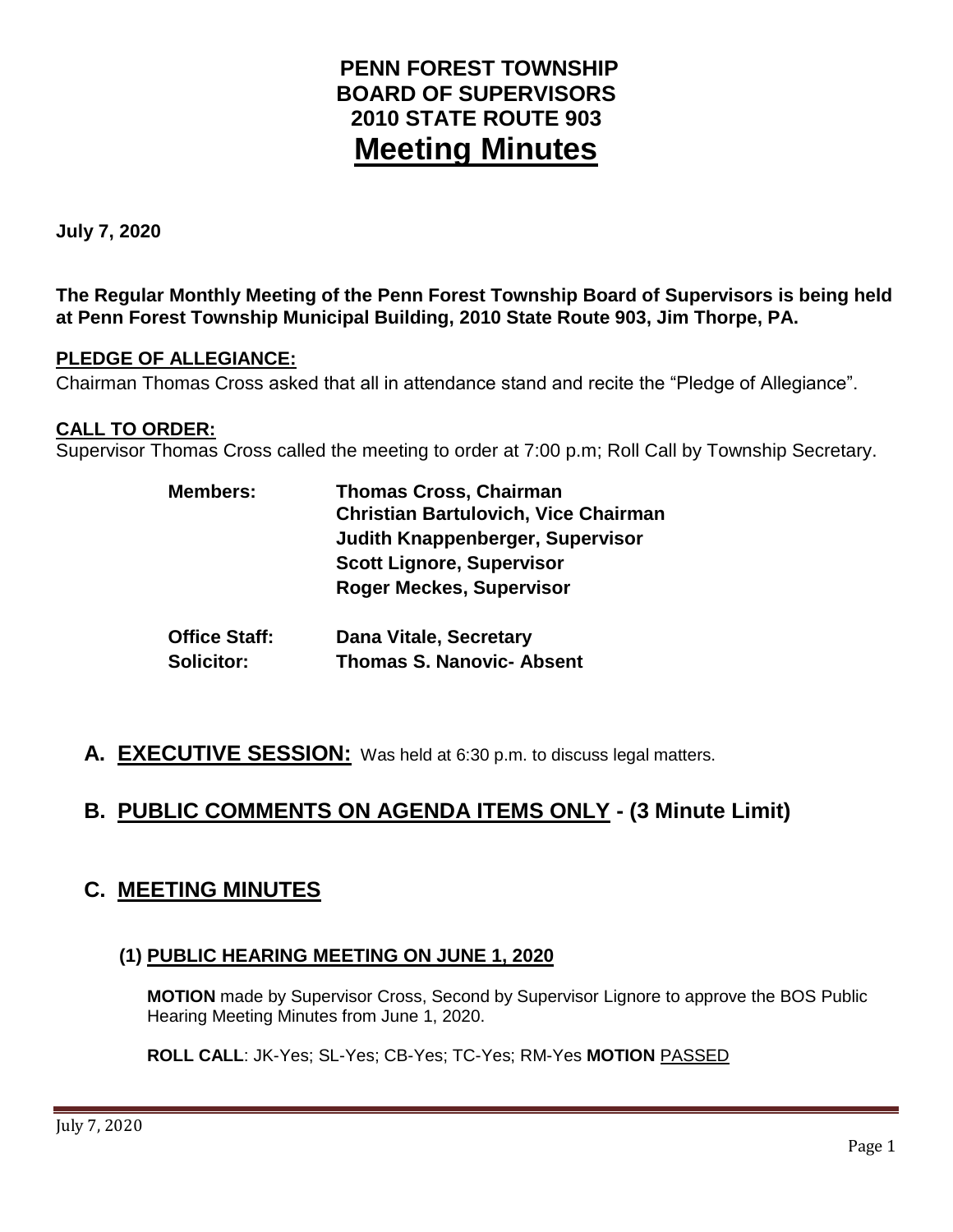## **(2) REGULAR BOS MEETING ON JUNE 1, 2020**

**MOTION** made by Supervisor Meckes, Second by Supervisor Bartulovich to approve the BOS Meeting Minutes from June 1, 2020.

**ROLL CALL**: JK-Yes; SL-Yes; CB-Yes; TC-Yes; RM-Yes **MOTION** PASSED

## **D. SECRETARY: ACKNOWLEDGE CORRESPONDENCE RECEIVED**

#### **(1) UCC APPLEALS BOARD- LETTER OF INTEREST**

Robert T. Yurchak, who represents the Borough of Beaver Meadows, submitted a letter of interest for entering into an agreement to become a member of the Joint Board of Appeals for UCC matters.

**MOTION** made by Supervisor Meckes, Second by Supervisor Lignore to **APPROVE** the Borough of Beaver Meadows to become a member of the Joint Board of Appeals for UCC matters.

**ROLL CALL**: JK-Yes; SL-Yes; CB-Yes; TC-Yes; RM-Yes **MOTION** PASSED

## **(2) PENNEAST/UGI PIPELINE JUNE REPORT- (NO MOTION)**

## **E. TREASURER'S REPORT:**

#### **(a) MAUCH CHUNK TRUST COMPANY (Statement balance as of 06/30/2020)** \_\_\_\_\_\_\_

| <b>TOTAL:</b>                 |                |                             |    | \$5,320,381.59 |
|-------------------------------|----------------|-----------------------------|----|----------------|
| Rent :                        | 4,039.52       |                             |    |                |
| SALDO:                        | 10,459.53      | Debit Card:                 | S. | 5,139.54       |
| Septic Fund:                  | 235,196.93     | Payroll:                    |    | 10,566.22      |
| <b>Sanitation Fund:</b>       | 848,842.36     | Park/Recreation:            |    | 332,073.38     |
| <b>Township General Fund:</b> | \$3,685,498.10 | State Liquid Fuels Fund: \$ |    | 188,566.01     |

#### **(b) MAUCH CHUNK TRUST COMPANY – Certificates of Deposit (as of 06/30/2020)**

| Account Ending: 3394/#5851 - |              | $$258,124.27$ (6 month CD)   |
|------------------------------|--------------|------------------------------|
|                              | 3382/#4619 - | $$257,845.04$ (6 month CD)   |
|                              | 3383/#4686 - | $$524,812.27$ (1 yr CD)      |
|                              | 1301/#1301-  | \$2,034,475.71 (13 month CD) |
| <b>TOTAL:</b>                |              | \$3,075,257.29               |

## **(c) JIM THORPE NEIGHBORHOOD BANK – Certificates of Deposit (as of 06/30/2020)**

| <b>TOTAL:</b>          |      |                          | \$310,075.38 |
|------------------------|------|--------------------------|--------------|
|                        | 0064 | $\overline{\phantom{0}}$ | \$101,962.59 |
|                        | 1710 | $\blacksquare$           | \$104,862.19 |
| <b>Account Ending:</b> | 1495 | $\overline{\phantom{0}}$ | \$103,250.60 |

## **TOTAL FUNDS ON DEPOSIT: \$ 8,705,714.26**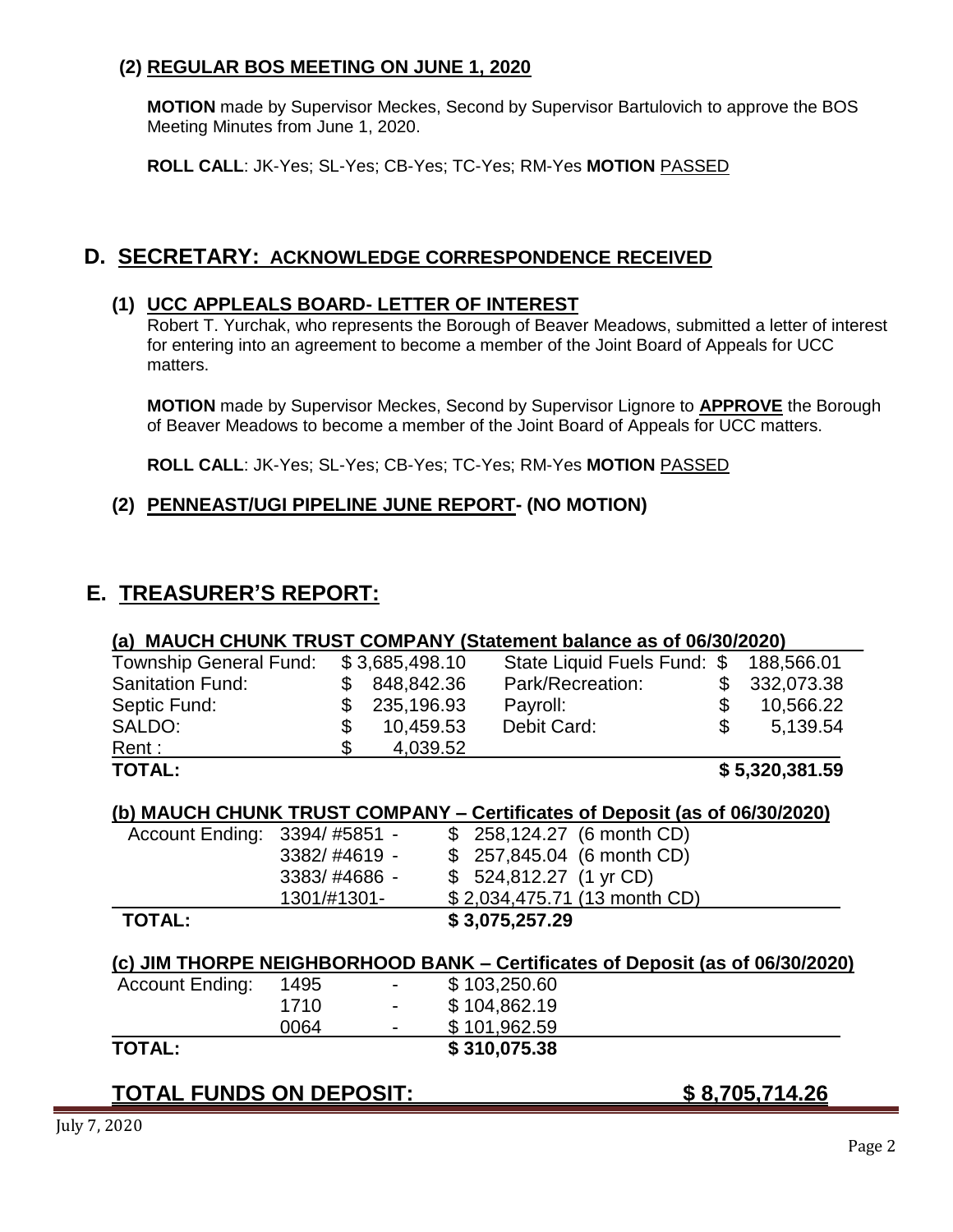**1) MOTION** made by Supervisor Cross, Second by Supervisor Lignore to accept Treasurer's Report for JUNE 2020 (Subject to Audit).

**ROLL CALL**: JK-Yes; SL-Yes; CB-Yes; TC-Yes; RM-Yes **MOTION** PASSED

#### **2) PAYMENT OF THE BILLS FOR JUNE 2020**

 **MOTION** made by Supervisor Bartulovich, Second by Supervisor Meckes to pay the bills for JUNE 2020. (with the exception of \$6.18 refund to the General Fund)

**ROLL CALL**: JK-Yes; SL-No; CB-Yes; TC-Yes; RM-Yes **MOTION** PASSED

## **F. NEW BUSINESS:**

## **THOMAS CROSS, CHAIRMAN**

### **1) ADOPT ORDINANCE NO. 1 OF 2020 – VOLUNTEER TAX CREDIT**

**MOTION** made by Supervisor Meckes, Second by Supervisor Bartulovich to **ADOPT** Ordinance #1 of 2020, VOLUNTEER TAX CREDIT.

**ROLL CALL**: JK-Yes; SL-Yes; CB-Yes; TC-Yes; RM-Yes **MOTION** PASSED

#### **2) RESOLUTION NO. 15 OF 2020- TAX CREDIT VOLUNTEERS**

The annual criteria that must be met to qualify for tax credits under the volunteer service credit program.

**MOTION** made by Supervisor Bartulovich, Second by Supervisor Lignore to **ADOPT RESOLUTION NO. 15 OF 2020**- Tax Credit Annual Criteria.

**ROLL CALL**: JK-Yes; SL-Yes; CB-Yes; TC-Yes; RM-Yes **MOTION** PASSED

**3) ADOPT ORDINANCE NO. 2 OF 2020 – EMERGENCY SERVICES- RECOUP COSTS MOTION** made by Supervisor Bartulovich, Second by Supervisor Lignore to **ADOPT** Ordinance #2 of 2020, EMERGENCY SERVICES ORDINANCE.

**ROLL CALL**: JK-Yes; SL-Yes; CB-Yes; TC-Yes; RM-Yes **MOTION** PASSED

### **4) RESOLUTION NO. 16 OF 2020- SCHEDULE OF FEES FOR SERVICES TOOLS , EQUIPMENT AND/OR MATERIALS PURSUANT TO PENN FOREST TOWNSHIP ORDINANCE NO. 2 OF 2020**

**MOTION** made by Supervisor Bartulovich, Second by Supervisor Lignore to **ADOPT RESOLUTION NO. 16 OF 2020**- Schedule of Fees for Services, Tools, Equipment and/or Materials.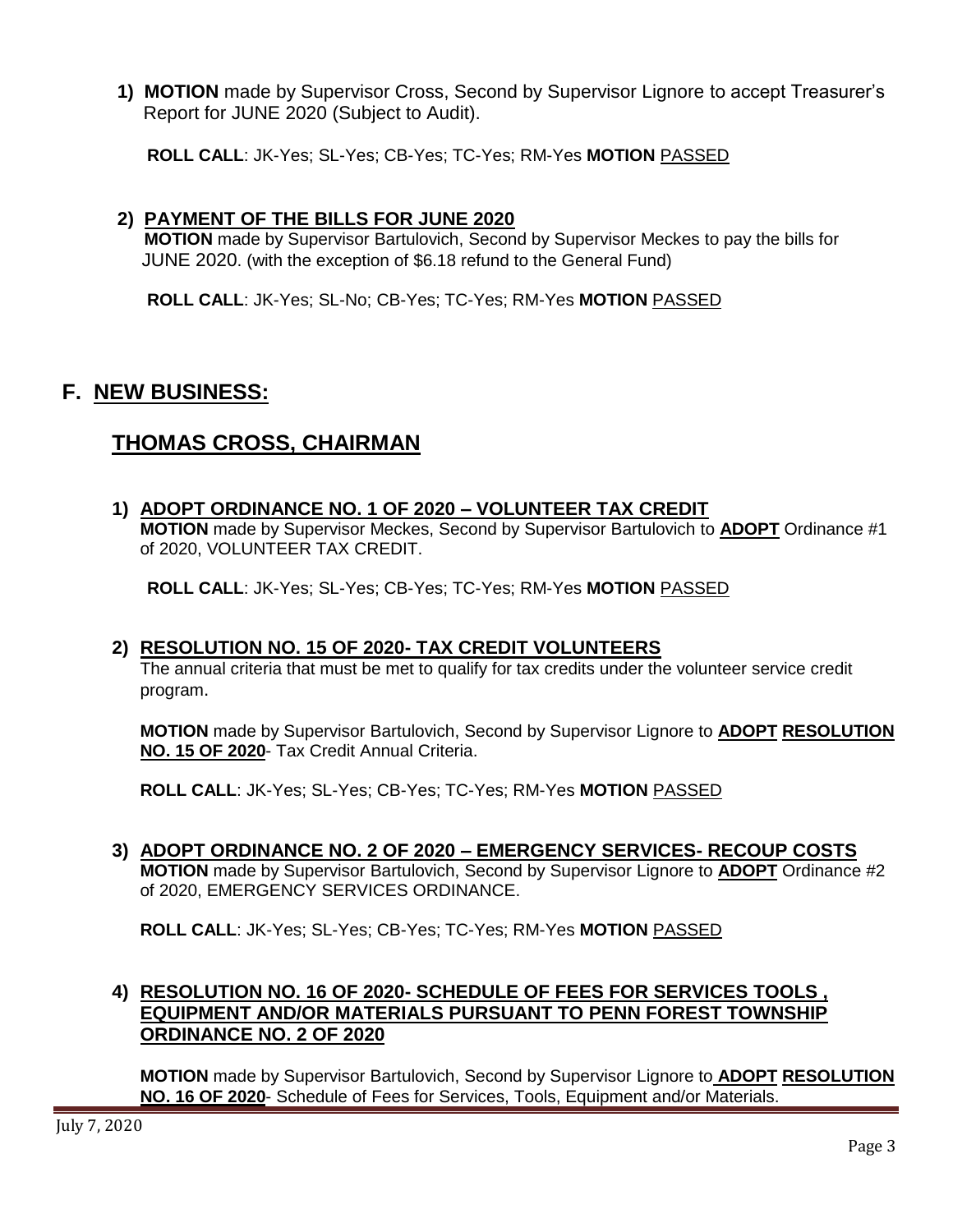**ROLL CALL**: JK-Yes; SL-Yes; CB-Yes; TC-Yes; RM-Yes **MOTION** PASSED

### **5) RATIFY RESOLUTION NO. 17 OF 2020- DECLARATION OF DISASTER OF EMERGENCY** Extend Resolution another 30 days.

**MOTION** made by Supervisor Bartulovich, Second by Supervisor Lignore to **ADOPT RESOLUTION NO. 17 OF 2020**- **DECLARATION OF DISASTER OF EMERGENCY.**

**ROLL CALL**: JK-Yes; SL-Yes; CB-Yes; TC-Yes; RM-Yes **MOTION** PASSED

#### **6) RESOLUTION NO. 18 OF 2020- MCT AUTHORIZING SIGNATURES- FIRE ESCROW ACCT**

**MOTION** made by Supervisor Bartulovich, Second by Supervisor Lignore to **ADOPT RESOLUTION NO. 18 OF 2020**- **MCT AUTHORIZING SIGNATURES FOR FIRE ESCROW ACCOUNT.**

**ROLL CALL**: JK-Yes; SL-Yes; CB-Yes; TC-Yes; RM-Yes **MOTION** PASSED

#### **7) KIRK, SUMMA – DRAFT FINANCIAL STATEMENTS- YEAR END 12/31/2019**

**MOTION** made by Supervisor Meckes, Second by Supervisor Bartulovich to **APPROVE** the draft copy of the 2019 Audit for the Board to review and sign.

**ROLL CALL**: JK- No; SL- Yes; CB- Yes; TC- Yes; RM- Yes **MOTION** PASSED

#### **8) RITAL, LLC SEWAGE MAINTENANCE AGREEMENT APPROVAL**

Sewage Maintenance Agreement (Borger Septic Service) for Rital, LLC for 1295 State Route 534. Agreement reviewed and approved by Keith Valentine SEO, and Township Solicitor.

**MOTION** made by Supervisor Bartulovich, Second by Supervisor Lignore to **APPROVE** Rital, LLC Sewage Maintenance Agreement with Borger Septic Service.

**ROLL CALL**: JK-Yes; SL-Yes; CB-Yes; TC-Yes; RM-Yes **MOTION** PASSED

#### **9) PFT UCC APPEALS BOARD REPRESENTATIVE ALLEN STARR RESIGNED**

Mr. Starr no longer lives in Penn Forest Township. The township is in need of a representative.

## **CHRISTIAN BARTULOVICH, VICE CHAIRMAN**

#### **1) OPEN PLGIT ACCOUNT- ROLLOVER MATURING CDS**

**MOTION** made by Supervisor Lignore, Second by Supervisor Bartulovich to **APPROVE** the opening of an account with PLGIT to rollover maturing  $CD<sup>S</sup>$ .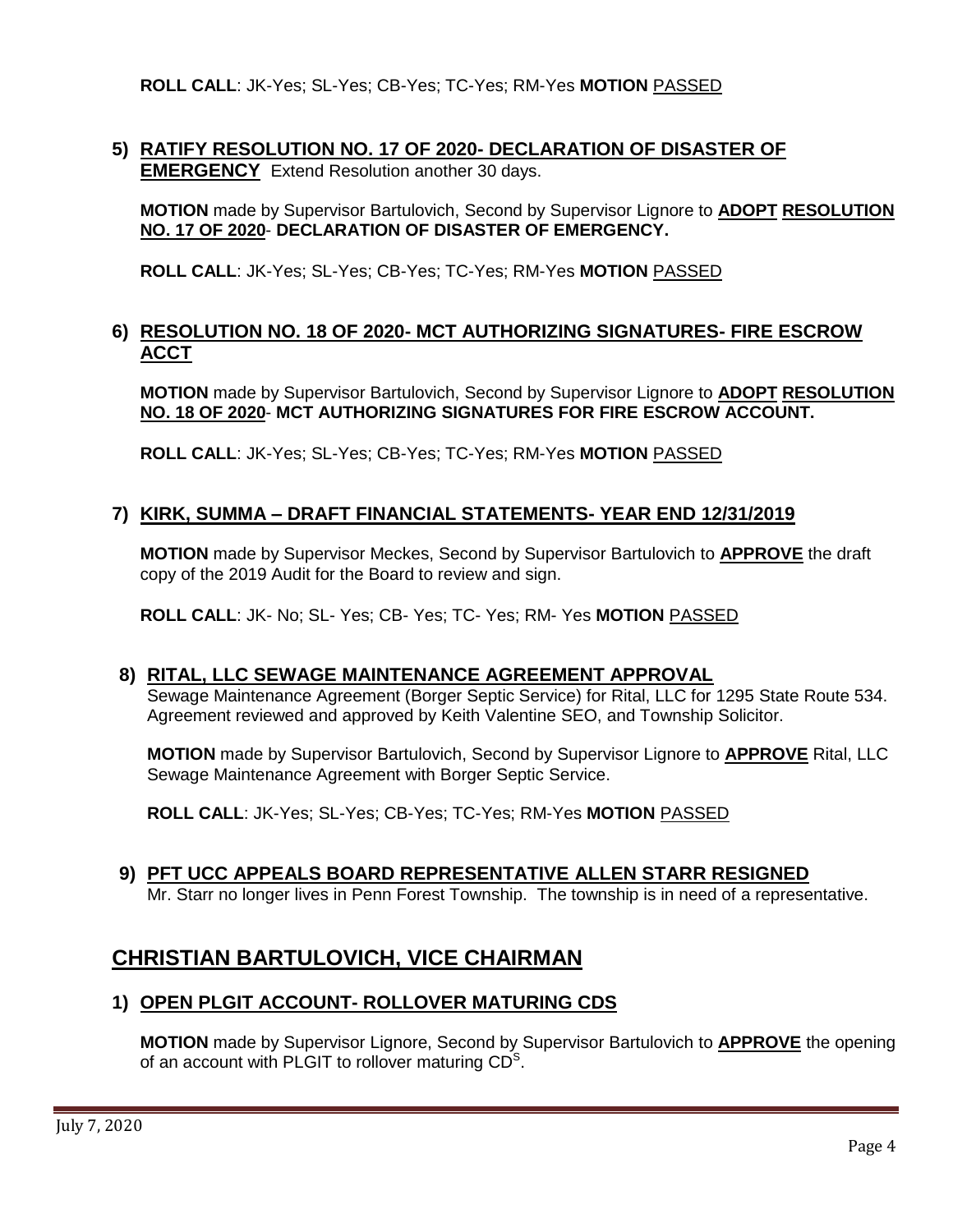#### **2) PURCHASE APPLE IPAD 32GB- TOWNSHIP SECRETARY**

Total cost \$329.99.

**MOTION** made by Supervisor Bartulovich, Second by Supervisor Meckes to **PURCHASE** IPAD for Township Secretary, total cost \$329.99

**ROLL CALL**: JK-Yes; SL-Yes; CB-Yes; TC-Yes; RM-Yes **MOTION** PASSED

#### **3) RESOLUTION NO.19 OF 2020-TRANSFER FUNDS**

Transfer \$517,823.00 from the Sanitation Fund to General Fund. Wages and related expenditures were paid out of the Sanitation Fund over multi-year periods. Refer to page (21) of December 31, 2019 Financial Statements from Kirk, Suma.

**MOTION** made by Supervisor Bartulovich, Second by Supervisor Cross to **ADOPT RESOLUTION NO.19 OF 2020** transfer \$517,823.00 from the Sanitation Fund to the General Fund.

**ROLL CALL**: JK-Yes; SL-Yes; CB-Yes; TC-Yes; RM-Yes **MOTION** PASSED

## **ROGER MECKES, ROADMASTER**

#### **1) OPEN SEALED BIDS FOR PARK WALKING TRAIL REPAIR & PIPE CROSSING REHABILITATION**

 **MOTION** made by Supervisor Meckes, Second by Supervisor Bartulovich to accept the bid from **SHIFFER BITUMINOUS** Contractor, total cost of **\$26,693.17** for Park Walking Trail repair.

**ROLL CALL**: JK-Yes; SL-Yes; CB-Yes; TC-Yes; RM-Yes **MOTION** PASSED

**MOTION** made by Supervisor Meckes, Second by Supervisor Lignore to accept the bid from **SHIFFER BITUMINOUS** Contractor, total cost of **\$39,913.05** for Pipe Crossing project.

**ROLL CALL**: JK-Yes; SL-Yes; CB-Yes; TC-Yes; RM-Yes **MOTION** PASSED

#### **2) DISCUSSION: GARBAGE INVOICES – PAST OUTSTANDING BILLS**

Residents who have an outstanding garbage invoice only want to pay current amount to receive the permit.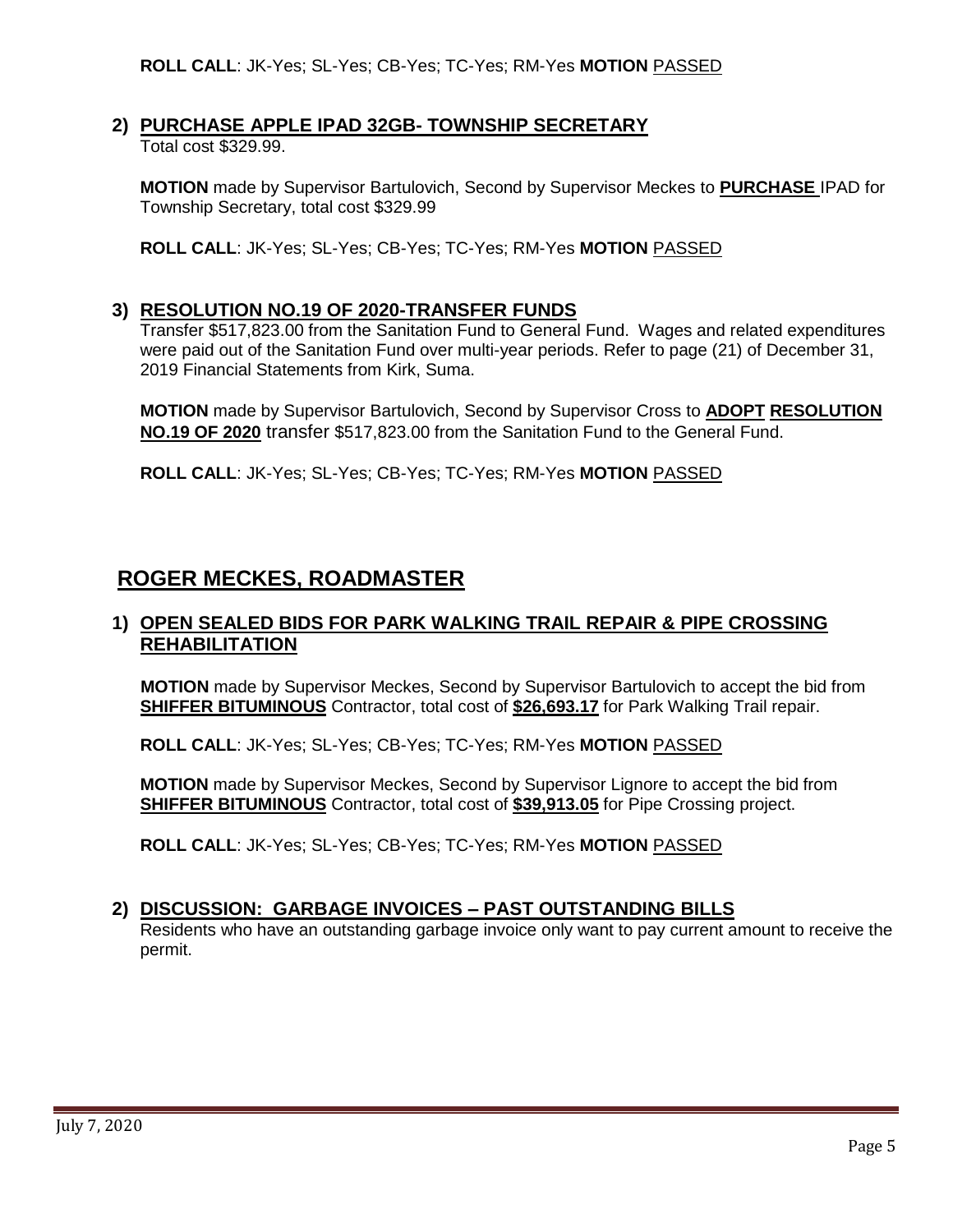### **3) DISCUSSION: 86 CYPRESS DRIVE: DELINQUENT GARBAGE ACCOUNT**

Michael Hornidge, son of Thomas & Joan contacted the Township Secretary regarding the delinquent letter he received from Solicitor. Property owners are deceased and he is taking care of the Estate. He states that his parents did not receive the outstanding bills. He is requesting a late payment reprieve from the BOS. Total late fees \$150.00.

**MOTION** made by Supervisor Meckes, Second by Supervisor Lignore to waive the late fees and amend the Garbage Ordinance in the future.

**ROLL CALL**: JK-Yes; SL-Yes; CB-Yes; TC-Yes; RM-Yes **MOTION** PASSED

### **4) DISCUSSION: HIRE FULL-TIME LABORER**

**MOTION** made by Supervisor Meckes, Second by Supervisor Bartulovich to advertise in other forums for Full-time Laborer at the rate of \$15.45.

**ROLL CALL**: JK-Yes; SL-Yes; CB-Yes; TC-Yes; RM-Yes **MOTION** PASSED

**MOTION** made by Supervisor Meckes, Second by Supervisor Lignore to hire Part-time per diem laborer for weekends at the Transfer Station.

**ROLL CALL**: JK-Yes; SL-Yes; CB-Yes; TC-Yes; RM-Yes **MOTION** PASSED

#### **5) PURCHASE PIPE CROSSINGS- FOREST ST., MECKESVILLE & STONY MOUNTAIN**

(16) 15 inch pipe at \$7.45 per foot \$2,384.00 8-Coupling \$13.45 each 107.60 Modified Stone (2) loads 810.00. Flowable Fill 500.00 **Total cost \$3,801.60**

**MOTION** made by Supervisor Cross, Second by Supervisor Bartulovich to **PURCHASE** Pipe Crossings at a cost of \$3,801.60.

**ROLL CALL**: JK-Yes; SL-Yes; CB-Yes; TC-Yes; RM-Yes **MOTION** PASSED

#### **6) AG-INDUSTRIAL NEW HOLLAND LOADER ATTACHMENT**

Purchase front bucket attachment for New Holland Loader to use with infield mix, etc.

\$6,860.00 cost -894.00 discount \$5,966.00 600.00 install \$**6,566.00**

**MOTION** made by Supervisor Meckes, Second by Supervisor Cross to **PURCHASE** bucket attachment for the New Holland Loader cost of \$6,566.00

**ROLL CALL**: JK-Yes; SL-Yes; CB-Yes; TC-Yes; RM-Yes **MOTION** PASSED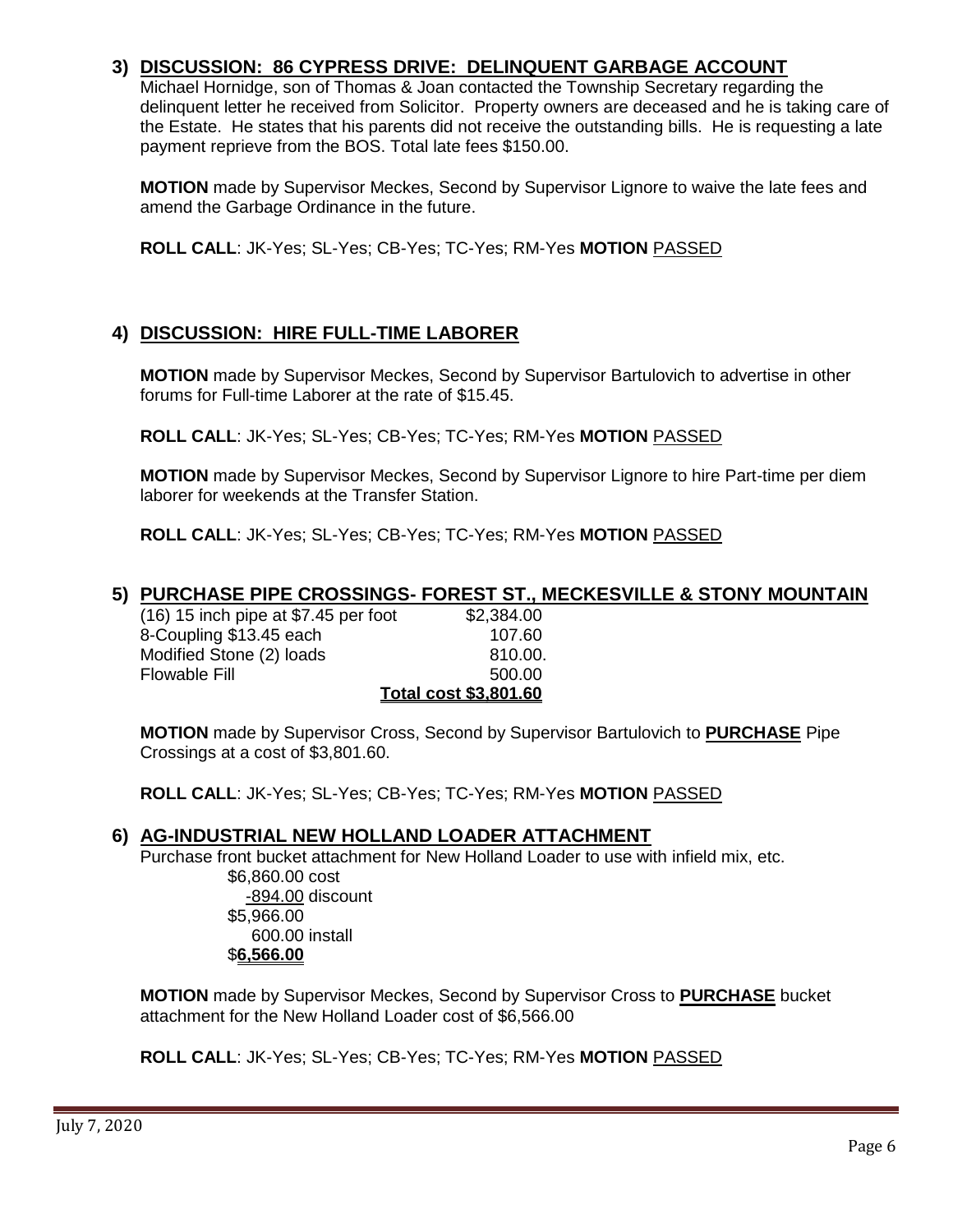### **7) QUOTE BASE REPAIR- SHIFFER BITUMINOUS SERVICE**

Quote received from Shiffer Bituminous to base repair about 130 square yards at 4" depth. Remove and replace with 4" of 25mm. Total cost of \$5,499.00.

**MOTION** made by Supervisor Meckes, Second by Supervisor Cross to ACCEPT quote from **SHIFFER BITUMINOUS** for base repair \$5,499.00

**ROLL CALL**: JK-Yes; SL-Yes; CB-Yes; TC-Yes; RM-Yes **MOTION** PASSED

# **G. PFT PARK AND RECREATION**

**1) PARK PAVILION POWER-** WB Electric submitted a proposal for the Park Pavilion power and lighting (see attached quote) total cost of \$2,650.00.

**MOTION** made by Supervisor Cross, Second by Supervisor Bartulovich to **ACCEPT** quote from WB Electric to provide power at the park pavilion, total cost of \$2,650.00.

**ROLL CALL**: JK-Yes; SL-Yes; CB-Yes; TC-Yes; RM-Yes **MOTION** PASSED

# **2) RATIFY THE MOTION FROM MAY 4TH BOS MTG - ADDITIONAL INFIELD MIX**

Purchase 2 additional loads of infield mix for the park. Additional total cost of \$1,800.00.

**MOTION** made by Supervisor Meckes, Second by Supervisor Lignore to **PURCHASE** 2 additional loads of infield mix for the park, total cost of \$1,800.00.

**ROLL CALL**: JK-Yes; SL-Yes; CB-Yes; TC-Yes; RM-Yes **MOTION** PASSED

#### **3) DISCUSSION: BLUE RIDGE CABLE CONCESSION STAND- ENGINEER REPORT (SEE ENCLOSED)**

**MOTION** made by Supervisor Bartulovich, Second by Supervisor Meckes to authorize to have the pole survey conditioned that this plan discussed involved the trench around the parking lot, survey fee \$1,536.00.

**ROLL CALL**: JK-Yes; SL-Yes; CB-Yes; TC-Yes; RM-Yes **MOTION** PASSED

## **4) DISCUSSION: MENS FULL TACKLE FOOTBALL SPORTING EVENT**

**MOTION** made by Supervisor Bartulovich, Second by Supervisor Lignore to **APPROVE** Carbon County Savages to hold their sporting event pending Solicitor "use agreement" preparation and proper insurance provided.

#### **ROLL CALL**: JK-Yes; SL-Yes; CB-Yes; TC-Yes; RM-Yes **MOTION** PASSED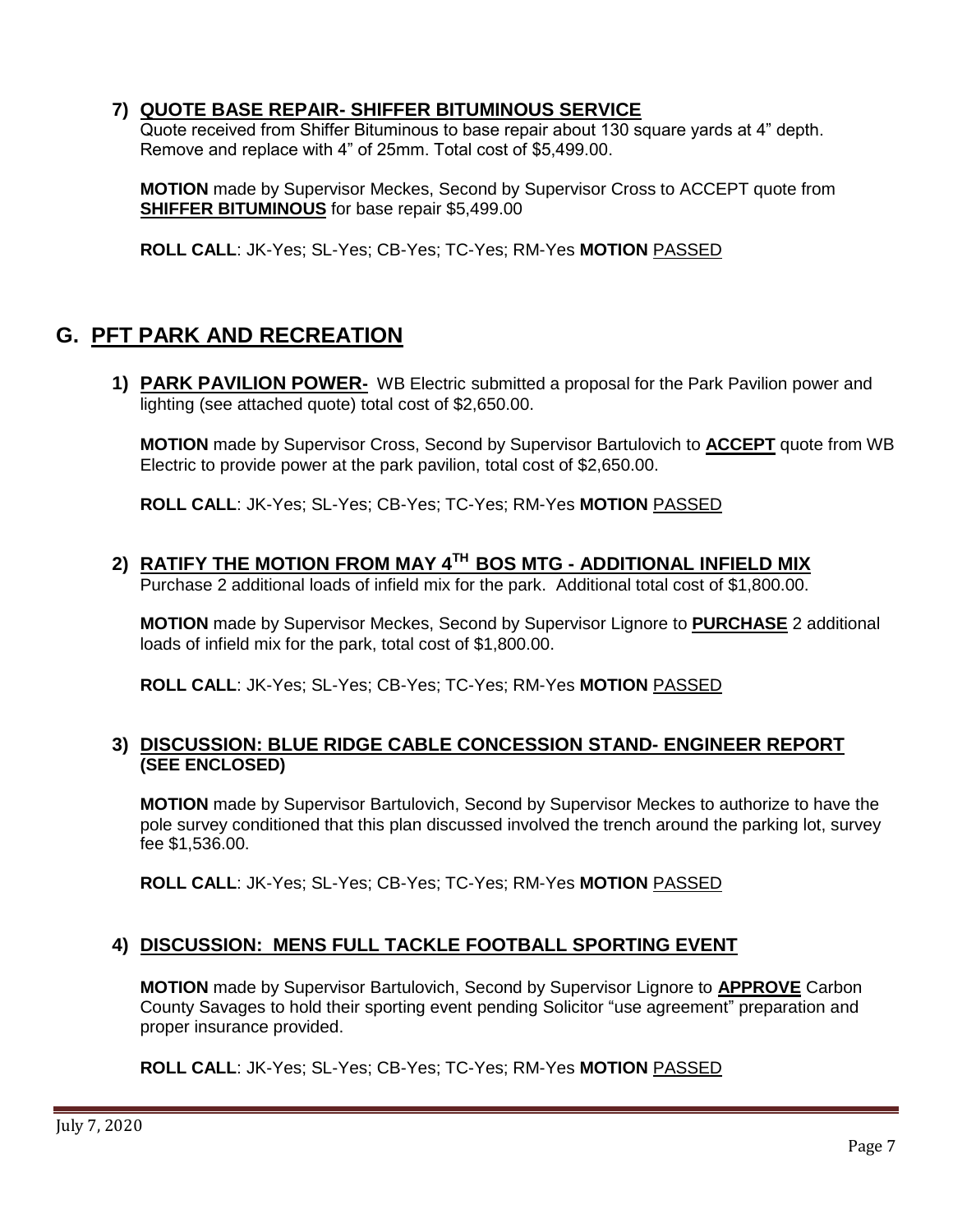**5) MOTION** made by Supervisor Meckes, Second by Supervisor Cross to spend up to \$350.00 to have Jim Thorpe Baseball purchase materials for Batter box.

**ROLL CALL**: JK-Yes; SL-Yes; CB-Yes; TC-Yes; RM-Yes **MOTION** PASSED

# **H. REPORTS:**

# **ROGER MECKES, ROADMASTER**

## **ROADMASTER REPORT FOR JUNE 2020**

The Transfer Station has been super busy. Road master met with John Davis from the State for paving of School House & Stony Mountain roads.

## **TRANSFER STATION**

#### **1) BULK AMOUNT for JUNE 2020---\$ 1,630.00 Year to Date Total: \$ 5,710.01**

| 2019-2020 Pro-Rated Permits   | (23)     | 89.28      |
|-------------------------------|----------|------------|
| 2019-2020 Residential Permits | (8)      | 400.00     |
| 2020-2021 Residential Permits | (2, 149) | 107,450.00 |
| 2020-2021 Commercial Permits  | (8)      | 1,400.00   |

**TOTAL DEPOSITS \$110,969.28** 

**TOTAL DEPOSITS \$115,049.29**

## **2) ADMINISTRATIVE REPORTS**

#### **A) RIGHT-TO-KNOW REQUESTS FOR JUNE 2020-**

**Administrative & Financial Requests: (See Attached Lists)**

 **Submitted: 42 / Responded: 42/ Total Hours: 29.5 hrs.**

 **Zoning & Septic Requests: Submitted: 39/ Responded: 39**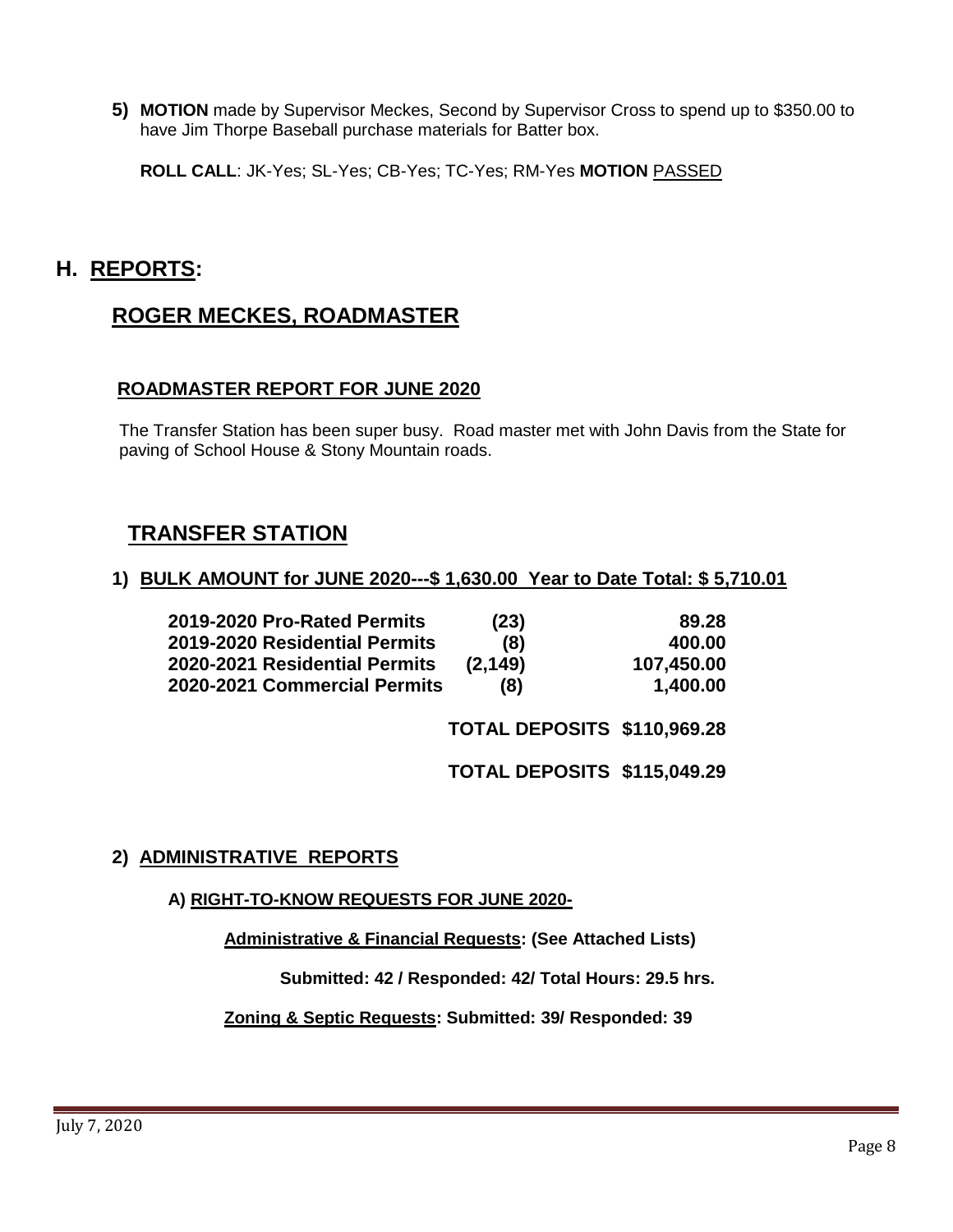**I. ZONING DEPARTMENT** - Kathryn Forry submitted Zoning Report for JUNE 2020.

#### **ZONING ENFORCEMENT NOTICES- 6 PROPERTIES IN VIOLATION OF TWSP ORDINANCE**

The Township did not receive a response from property owners regarding Zoning Enforcement Notices.

**MOTION** made by Supervisor Bartulovich, Second by Supervisor Meckes to **PROCEED** with legal action.

**ROLL CALL**: JK-Yes; SL-Abstain; CB-Yes; TC-Yes; RM-Yes **MOTION** PASSED

#### **TAYLOR REVERSE SUBDIVISION— Preliminary/Final Approval**

Mr. David J. and Carol A. Taylor propose the combination of two existing lots (lots 1230 and 1231) into one lot (Lot 1230A) within the Towamensing Trails Subdivision, Section C and have requested the following waivers from SALDO; Section 333.13- (location of all existing subsurface disposal areas within 50 feet of the boundary), & Section 333.31 – (tree location of all trees over 8 inches in diameter). Planning Commission recommends to the Township Board of Supervisors to grant the requested waivers and approve the plan.

**a) MOTION** made by Supervisor Bartulovich, Second by Supervisor Lignore to grant the waivers for **SALDO Sections 333.13, and 333.31** as recommended by PC.

**ROLL CALL**: JK-Yes; SL-Yes; CB-Yes; TC-Yes; RM-Yes **MOTION** PASSED

**b) MOTION** made by Supervisor Bartulovich, Second by Supervisor Meckes to approve and accept the **plan** as recommended by the Planning Commission.

**ROLL CALL**: JK-Yes; SL-Yes; CB-Yes; TC-Yes; RM-Yes **MOTION** PASSED

# **J. PUBLIC COMMENTS – (3 Minute Limit)**